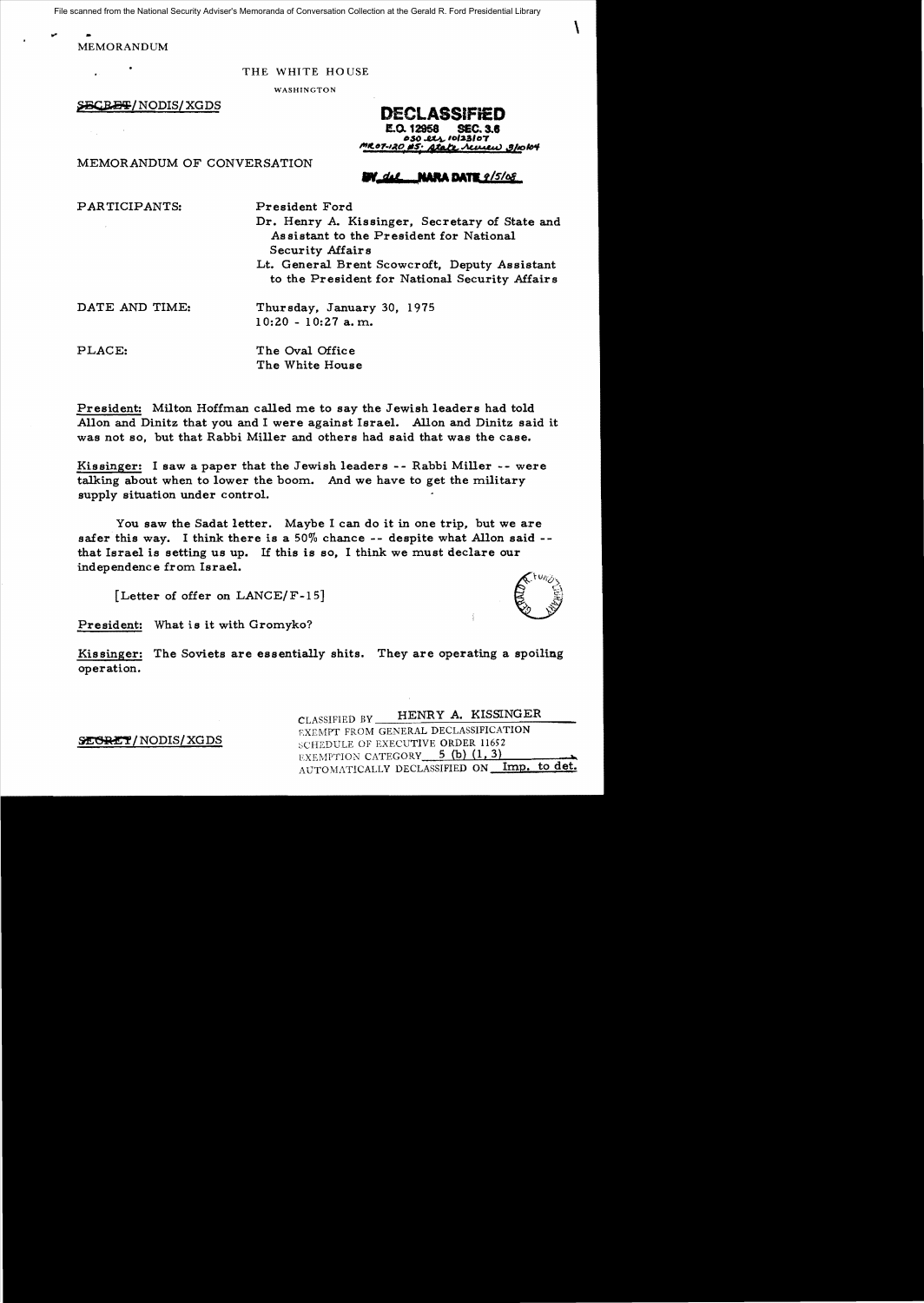## ~/NODIS/XGDS z.

President: In my Chancellor interview, I thought I had to say the Soviets were playing a role.

Kissinger: That was fine. You are coming on very well with the public. As long as they say you are too aggressive.

President: The Republicans are with us on the energy.

Kissinger: On Portugal, there are rumors of a leftist coup. I think you should meet with the five leaders to talk about covert operations.

1£ foreign governments think the Congress will thwart every move we make, they will turn to the Congress and compound our problems. Chou En-lai, for example, will move to the Soviet Union if he thinks we are weak. You know what we are facing on Vietnam. We can't afford to lose.

On Cyprus, we may not have enough by February 5. If we cut off, it will be hard to start it up again.

President: Congress will go out for a couple of weeks. They will have to do something before then.

Kissinger: The Aegean issue is tough. The Greeks are thinking of going to ICJ. We will support that with the Turks. I could offer to meet with Bitsios and Esenbel on my trip. but that doesn't get us past February 5. The Greeks (Brademas, Sarbanes, Rosenthal) aren't being too tough but they need something to save face.

Let's defer a decision for now and see how the week comes out. I can meet with Humphrey, Brademas, and those people later this week.

President: Are they meeting twice this week?

Kissinger: Yes, but they are sunk in petty haggling on things like who will inspect customs at Nicosia. The Turkish Government is paralyzed. We could send Haig down to talk to the military.

Tomorrow we have an NSC meeting on SALT. There are no contentious issues now, but we will have to concede somewhere. We can't have SALT fail -- the Democrats would be happy to have detente fail. Harold Wilson is now trying to moderate between you and the Soviets. I think you should have your private meeting on the second day. On SALT. we just



**EORET/NODIS/XGDS**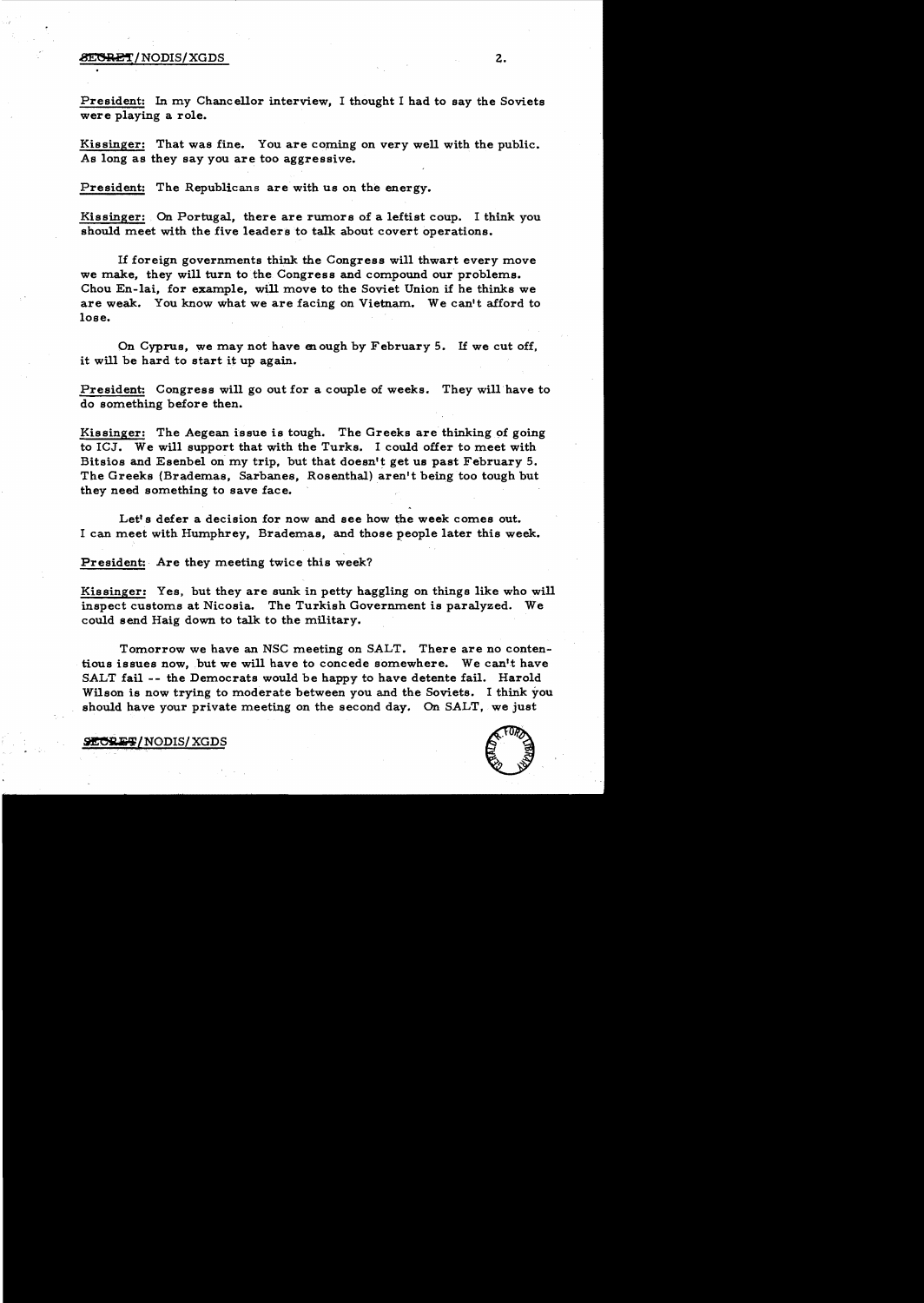## **SECRET/NODIS/XGDS**

shouldn't lock into any of these rules -- if you could indicate we must be flexible.

3.

On Malmstrom, we were thinking about letting them inspect non-MIRV fields. We would lose 150 if we move Minuteman III in now. Losing 150 is the only issue.

President: What is the objection?

Kissinger: It is the principle of not having the Soviets dictate our deployment. It will work out by April.

The other issue is the cruise missile. Now suddenly the military think they need cruise missiles. Our compromise is that if the Soviets extend cruise missiles on bombers to 3000 kilometers, we would count them on everything else. You don't have to settle this one yet either just approve on the opening position.

President: Did we give Resor some guidance?

Kissinger: I am worried about the impact of the withdrawal of 40% of our nuclear weapons.

President: I agree.

## $\tt{SECREF/NODIS/XGDS}$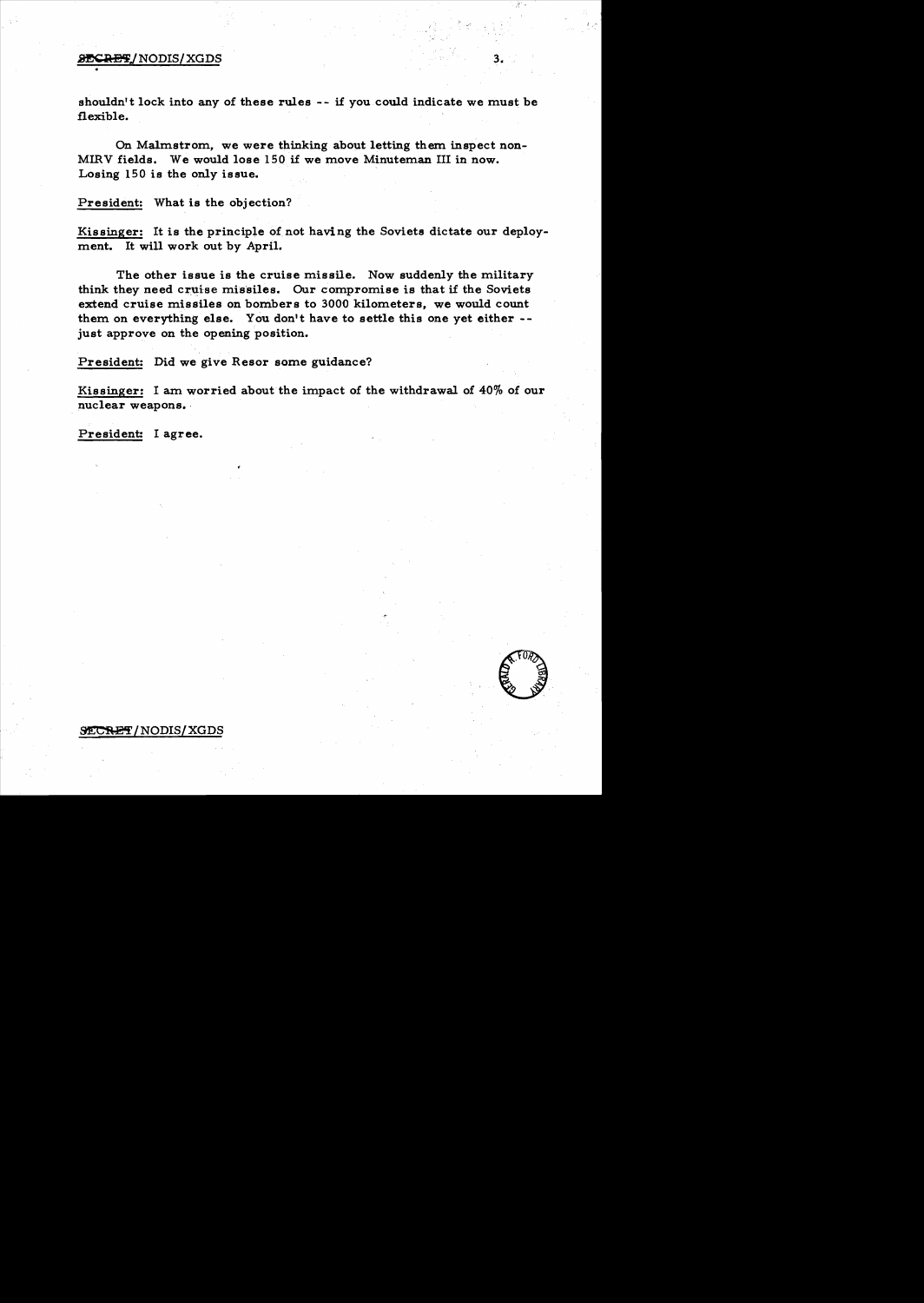sunday poise - Il +72 Denne sligan cerez 10:20-10:27 When the CE fait? motive a on pare P/K 30 fair ?5 P unita Koffman could mets en Jemish Lesdes had tred cilear/dering trit joint & men against. allar/Dirity paid not so, lost took Rosen miller rutus hat ind that was case I same a puper that a family ender - milher come tathing about when to love a boom. Charl vos hust qui a militar supply sit under fan sont Salut lettre. Moybe Jamalit in and, unt un avec safetitioning. I think there is a 50% Chance - despite probot allow sind-that I is rettring in mp. If so, t think we must alidere confedérant" P what so of Chitren of Mr an home (F-15) P Ortholt or Grounds K Somar essuationly state. They are operating a spiriting  $\epsilon$ P In my Charmelle internan, Itat Shal 6 say and playing. Il That was fine. You are coming on un well cos/c public. The borg as they say you are to aggresses you think unest w/c 5 lindhes to talk what of fringen parts think can wish thant was more we mind, they will tran to a Cong + component aux proto. Chan, for example, with inne & SU if bre triate un au croise. Jan branc what und facing on VN. We cont opporto how. On Fater bayerns - and may hat have enough **CERTS AUTHORITY**  $m(0, 0) = 120, 45$  $BY$   $M_A$  NARA, DATE  $B/1/99$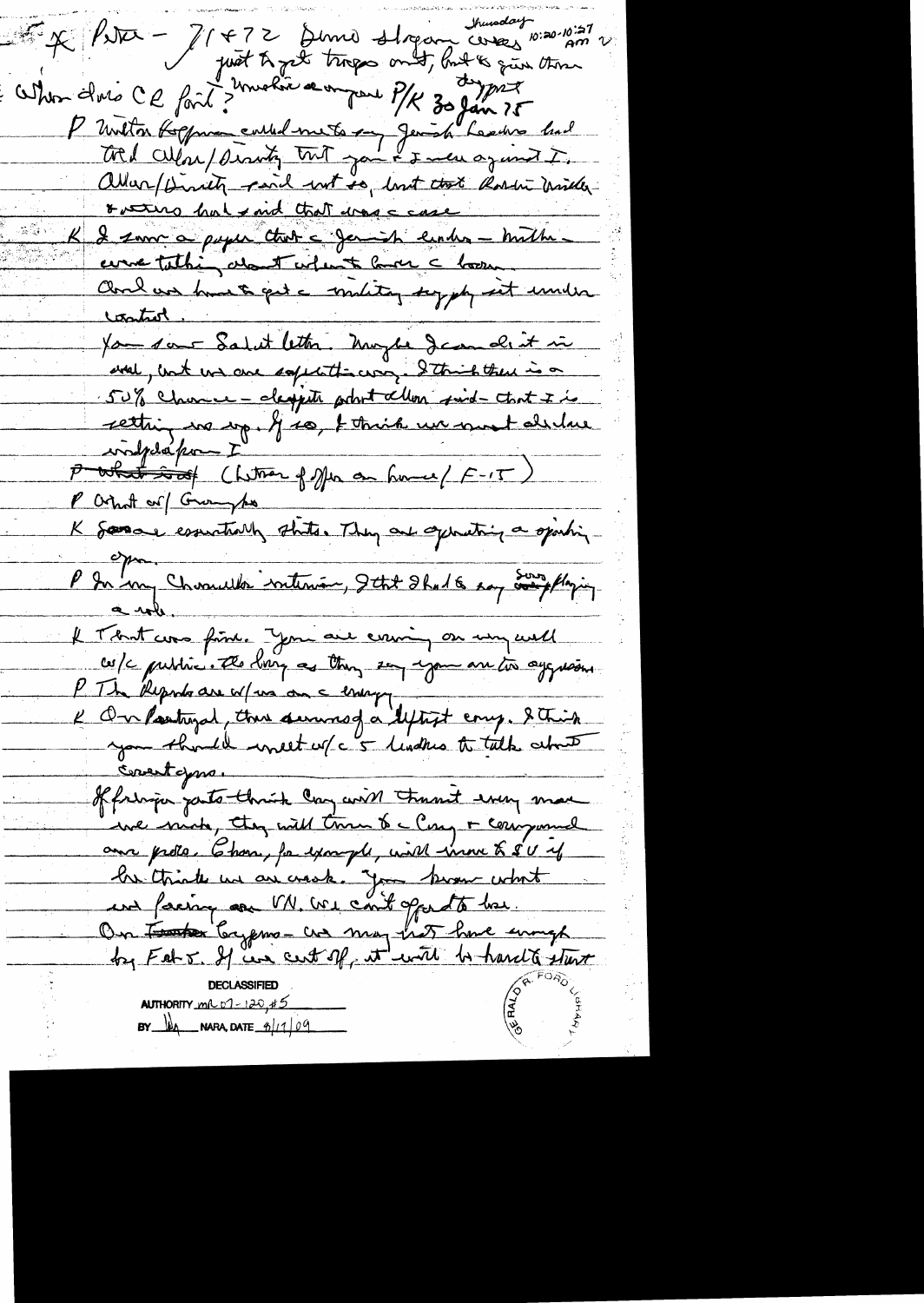et sy agon P Congerail go out for employments. They will have to his sounthing baper than. H The argume wow is Tough. Quick thinking of going to ICJ. We will suggest that up Tracks. L'eau il Ment mest as betoin été en les my Trip, but that dorsait get up past 5 FM. The Greeks (Brul, Sanhamo, Roses) arrivit being to tomogh but they need sound thing & some force. hets defer a decession for some & see how the couch cours out, I can mut a Herry, Bad, etal letter this week P They write twice this ouch? K yes but they are such in futty happing outhing like who will mojet contains at Uncom. The Truck Constitution parchyzell. We could send Hing down to Talk to - montry. Terrorson culhan NSC unity on SALT do content wars nont, but me will have to crucele sommation. of white finite We can't have SALT find- Dema und be brygg & home distoute part. Wilson now shall have you punto noty and and day. One SANT, we find shouldn't lock with any of thos centes - if you and handriats aus most On healwater, we were thinking about letting There was the tome MIRV fields, we would los 150 17 me mare MMII in vous hoing too is comb would l'Ushat is corpetion K It is a principle of wat liming force distate

فتوناكم والأعراض